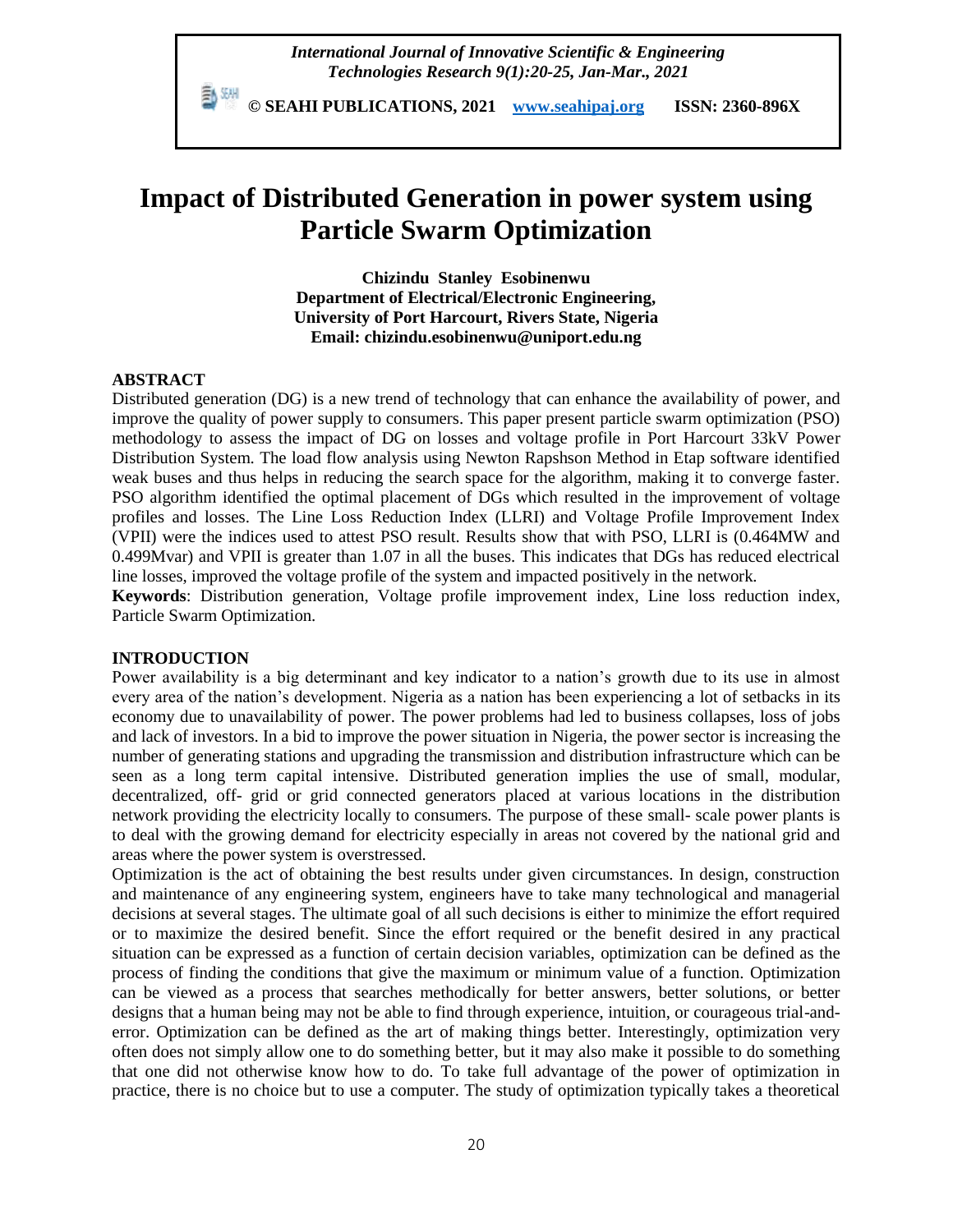and/or computational approach. The theoretical approach is highly useful when the objective is to develop new optimization methods or to assess how the current methods work additionally; the study of optimization often focuses on the understanding of various search algorithms for optimization.

There is no single method available for solving all optimization problems efficiently. Hence a number of optimization methods have been developed for solving different types of optimization problems. The optimum seeking methods are also known as mathematical programming techniques. Mathematical programming techniques are useful in finding the minimum of a function of several variables under a prescribed set of constraints. Numerical methods can be used to solve highly complex optimization problems of the type that cannot be solved analytically. The discipline encompassing the theory and practice of numerical optimization methods has come to be known as mathematical programming. During the past 40 years, several branches of mathematical programming have evolved, such as: Linear programming, Integer programming, Quadratic programming, Nonlinear programming and Dynamic programming. Each one of these branches of mathematical programming is concerned with a specific class of optimization problems.

In recent years, some optimization methods that are conceptually different from the traditional mathematical programming techniques have been developed. These methods are labelled as modern or non-traditional methods of optimization. Most of these methods are based on certain characteristics and behaviour of biological, molecular, swarm of insects, and neurobiological systems.

The methods are: Genetic algorithms, Simulated annealing, Particle swarm optimization, Ant colony optimization, Fuzzy optimization, Neural-network-based methods. Most of these methods have been developed only in recent years and are emerging as popular methods for the solution of complex engineering problems. Most require only the function values (and not the derivatives). The genetic algorithms are based on the principles of natural genetics and natural selection. Simulated annealing is based on the simulation of thermal annealing of critically heated solids. Both genetic algorithms and simulated annealing are stochastic methods that can find the global minimum with a high probability and are naturally applicable for the solution of discrete optimization problems. The particle swarm optimization is based on the behaviour of a colony of living things, such as a swarm of insects, a flock of birds, or a school of fish. Ant colony optimization is based on the cooperative behaviour of real ant colonies, which are able to find the shortest path from their nest to a food source. In many practical systems, the objective function, constraints, and the design data are known only in vague and linguistic terms. Fuzzy optimization methods have been developed for solving such problems. In neural-networkbased methods, the problem is modelled as a network consisting of several neurons, and the network is trained suitably to solve the optimization problem efficiently.

# **LITERATURE REVIEW**

Different studies are presented in the literatures on the impact of DG placement in power system.

Chaw et al. (2015) presented a voltage stability based approach to determine the effect of distributed generation on Berlin distribution system with the aim of reducing power losses and improving voltage profile.

Hadi et al. (2011) presented an introduction of DGs and an overview of the impacts of DGs on system protection relay co- ordination. Increased fault current contribution and load flow changes are the major two impacts on utility system and should be taken into consideration when planning DG interconnection.

Rugthaicharoencheep et al. (2012) presented the technical and economic impacts of distributed generation on distribution system.

Basudev et al. (2013) presented a paper on the impact of distributed generation on reliability of distribution system. After penetration of DG, the passive distribution system becomes an active system. The reliability improvement is maximum if the DG is connected at a location from where it can meet the highest load demand.

Nigam et al. (2016) investigated the optimal location of distributed generation and its impacts on voltage stability. The disturbance in the voltage profile is improved by minimizing the real and reactive power losses with the help of STATCOM.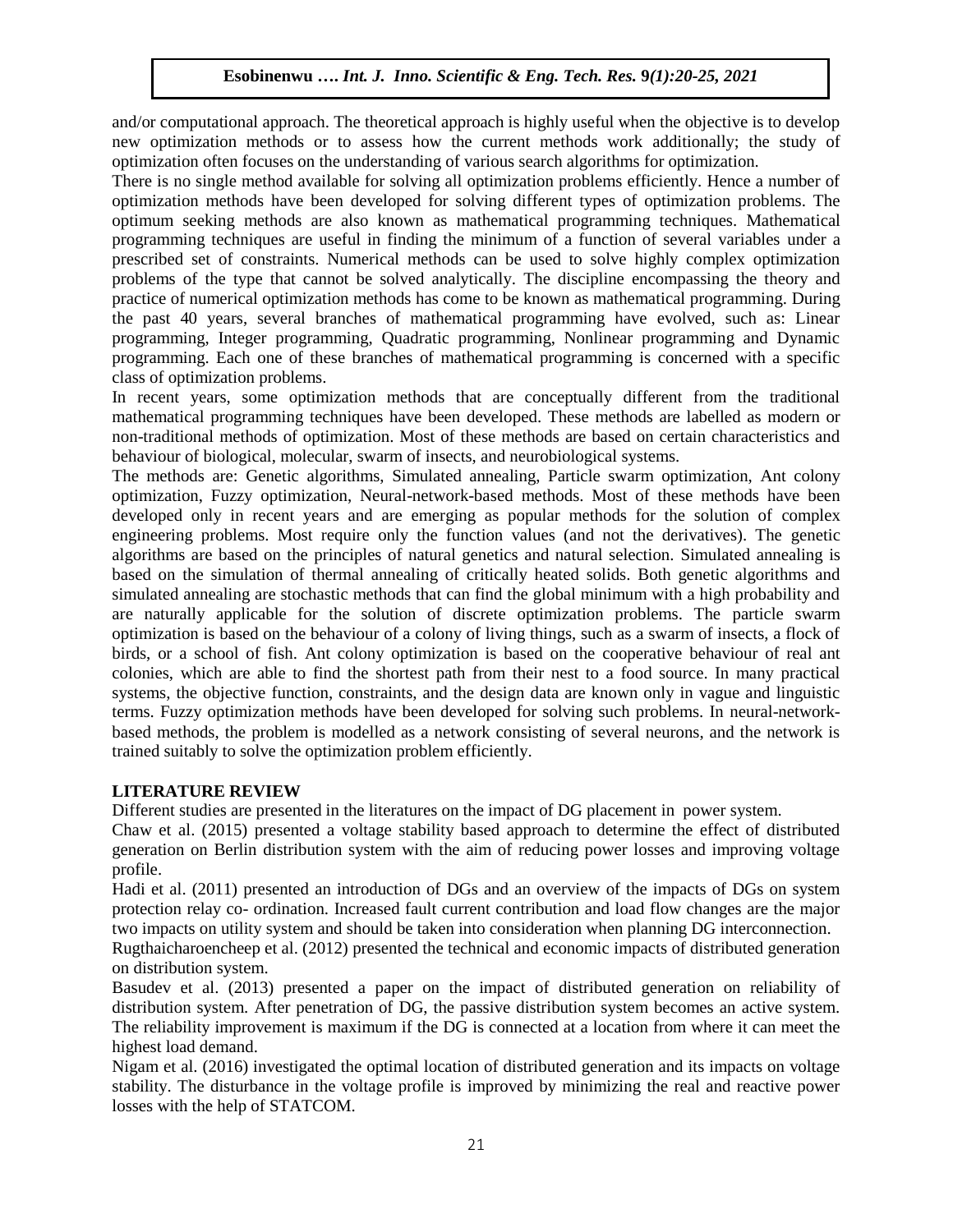Quezada et al. (2006) investigated the impact of different DG technologies, penetration, and concentration levels on the energy losses of distribution network based on the different load flow methodologies. Ayres et al presented in (2009) a sensitivity-based methodology for evaluation the influence of DG integration on the power loss. The evaluation process is conducted for different penetration levels, different numbers of DG units, and the different operating modes of DG.

Atthapol et al. (2013). Investigated a reliability impact and assessment of Distributed Generation Integration to Distribution System. Both the location of DG and the capacity of DG was taken into account to reach optimal condition in order to create the suitability and fairness for both utility and DG.

# **Particle Swarm Optimization (PSO) Model**

The PSO model consists of a number of particles moving around in the search space, each representing a possible solution to a numerical problem. Each particle has a position vector  $(X_i)$  and a velocity vector  $(V_i)$ , the position pbest<sub>i</sub> is the best position encountered by the particle (*i*) during its search and the position gbest is that of the best particle in the swarm group. A swarm consists of a number of particles "or possible solution" that proceed (fly) through the feasible solution space to explore optimal solutions. In each iteration the velocity of each particle is updated according to its best encountered position and the best position encountered among the group, using the following equation:

$$
v_i^{(k+1)} = w v_i^{(k)} + c_1 r_1 (\text{pbest}_i - s_i^{(k)}) + c_2 r_2 (\text{gbest} - s_i^{(k)})
$$
\n(1)

The position of each particle is then updated in each iteration by adding the velocity vector to the position vector

$$
s_i^{(k+1)} = s_i^{(k)} + v_i^{(k+1)}
$$
\nWhere:  
\nWhere:  
\n
$$
s_i^{(k)}
$$
 is the current position of particle *i* at iteration k  
\n
$$
s_i^{(k+1)}
$$
 is the modified position of particle *i* at iteration k+1  
\n
$$
v_i^{(k)}
$$
 is the current velocity of particle *i* at iteration k  
\n
$$
v_i^{(k+1)}
$$
 is the modified velocity of particle *i* at iteration k+1  
\n
$$
v_i^{(k+1)}
$$
 is the personal best of particle *i*  
\ngbest *i* is the personal best of the group.  
\n
$$
C_1, C_2
$$
 are acceleration coefficient  
\n $r_1, r_2$  are random numbers between 0 and 1

w is inertia coefficient.

# **METHODOLOGY**

The Port Harcourt 33kV distribution network diagram, line data and bus data for the impact analysis is drawn from ( Esobinenwu et al., 2019).

# **The Impact Of Distributed Generation On Power Distribution System**

Distributed generation (DG) can be interconnected at the distribution substation bus that can increase power output in response to an increase in load demand. It can also boost the voltage at the substation bus thereby improving the voltage profile and improving the power quality of the network. A method to assess the impact of DG in distribution system is to investigate the behaviour of an electric distribution system, with and without the presence of DG. The difference between the results obtained in these two operating conditions, gives important information for both, companies in the electric sector and customers. These impacts could be positive or negative and are considered as the benefits and drawbacks of the distributed generation.

# **Line Loss Reduction Index (LLRI)**

Another major benefit offered by installation of DG is the reduction in electrical line losses (Chiradeja, 2005). By installing DG, line currents can be reduced, thus helping to reduce electrical line losses. The proposed line loss reduction index (LLRI) is defined as: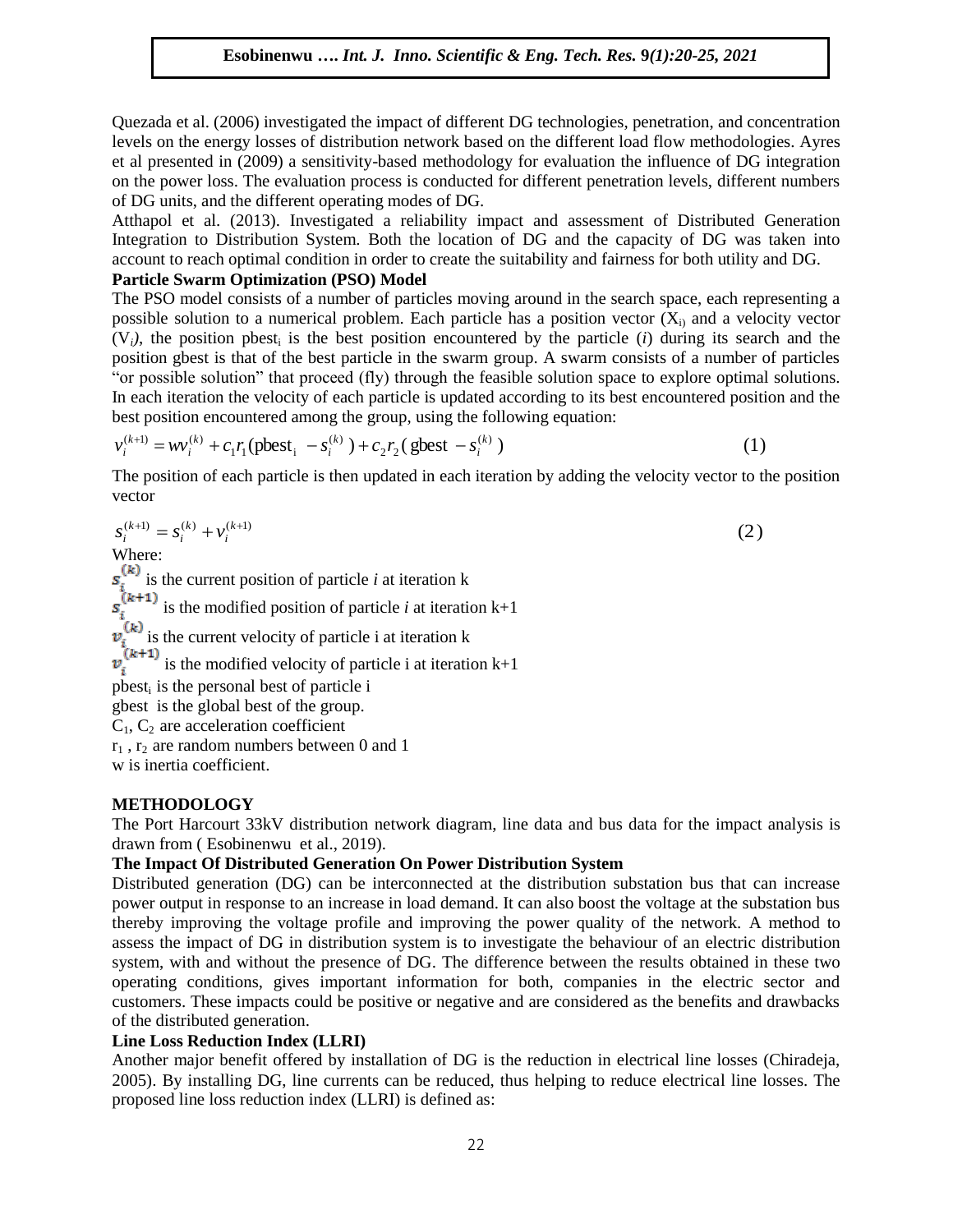$$
\text{LLRI} = \frac{LL_{W/DG}}{LL_{WO/DG}}
$$

Where  $LL_{W/DG}$  is the total line losses in the distribution system with the employment of DG and  $LL_{W/DG}$ is the total line loss in the distribution system without DG.

$$
LL_{W/DG} = 3\sum_{i=1}^{M} I_i^2 RD_i
$$
 4

Where, Ii is the per unit line current in distribution line i with the employment of DG, R is the line resistance (pu/km),  $D_i$  is the distribution line length (km), and M is the number of lines in the system. Similarly,  $LL_{WO/DG}$  is expressed as

$$
LL_{\text{WO/DG}} = 3 \sum_{i=1}^{M} I_i^2 R D_i
$$
 5

Where, Ii is the per unit line current in distribution line i without DG. Based on this definition, the following attributes are:

LLRI < 1 DG has reduced electrical line losses,

 $LLRI = 1 DG$  has no impact on system line losses,

LLRI > 1 DG has caused more electrical line losses.

3

#### **Voltage Profile Improvement Index (VPII)**

The inclusion of DG results in improved voltage profile at various buses. The Voltage Profile Improvement Index (VPII) quantifies the improvement in the voltage profile (VP) with the inclusion of DG (Joss et al., 2000). It is expressed as:

$$
VPII = \frac{VP_{w/DG}}{VP_{WO/DG}}
$$

Based on this definition, the following attributes are used:

VPII<1, DG has no benefit

 $VPII = 1$ , DG has no impact on the system voltage profile,

VPIII > 1 DG has improved the voltage profile of the system.

Where, VP  $_{W/DG}$ , VP<sub>WO/DG</sub> are the measure of the voltage profile of the system with DG and without DG respectively.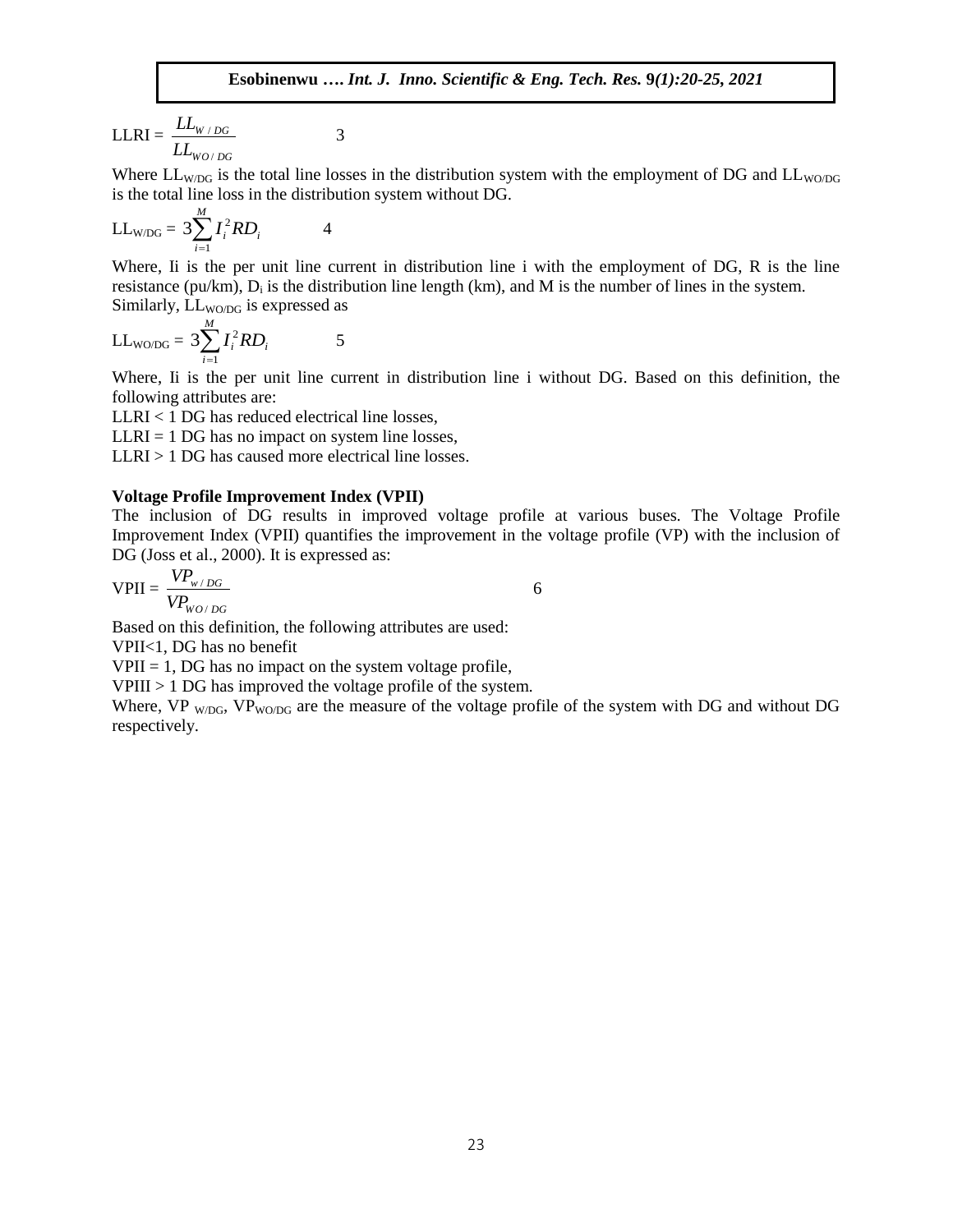#### **RESULTS**

| THURS THREE DUDD TWO DURING THE THREE HAD THE TU O |             |  |  |  |
|----------------------------------------------------|-------------|--|--|--|
| LOSSES                                             | <b>LLRI</b> |  |  |  |
| LOSS(MW)                                           | 0.464       |  |  |  |
| LOSS (MVar)                                        | 0.499       |  |  |  |

#### **Table 2: Voltage Profile Improvement Index with PSO**

| <b>Bus No</b> | <b>PSO</b> | <b>Bus No</b> | <b>PSO</b> |
|---------------|------------|---------------|------------|
| <b>BUS7</b>   | 1.13       | <b>BUS 51</b> | 1.16       |
| <b>BUS 9</b>  | 1.09       | <b>BUS 52</b> | 1.16       |
| <b>BUS 16</b> | 1.08       | <b>BUS 53</b> | 1.16       |
| <b>BUS 20</b> | 1.16       | <b>BUS 54</b> | 1.18       |
| <b>BUS 21</b> | 1.19       | <b>BUS 55</b> | 1.16       |
| <b>BUS 25</b> | 1.10       | <b>BUS 56</b> | 1.16       |
| <b>BUS 26</b> | 1.09       | <b>BUS 57</b> | 1.18       |
| <b>BUS 27</b> | 1.08       | <b>BUS 58</b> | 1.19       |
| <b>BUS 28</b> | 1.18       | <b>BUS 59</b> | 1.06       |
| <b>BUS 31</b> | 1.06       | <b>BUS 63</b> | 1.09       |
| <b>BUS 37</b> | 1.08       | <b>BUS 64</b> | 1.09       |
| <b>BUS 39</b> | 1.13       | <b>BUS 65</b> | 1.10       |
| <b>BUS 41</b> | 1.08       | <b>BUS 66</b> | 1.18       |
| <b>BUS 42</b> | 1.17       | <b>BUS 67</b> | 1.20       |
| <b>BUS 44</b> | 1.08       | <b>BUS 68</b> | 1.20       |
| <b>BUS 48</b> | 1.16       | <b>BUS 69</b> | 1.19       |
| <b>BUS 49</b> | 1.16       | <b>BUS 71</b> | 1.15       |
| <b>BUS 50</b> | 1.08       |               |            |

#### **DISCUSSION**

The installation of DGs resulted to a positive impact on the power system by improving the voltage profile and reducing losses. To achieve the benefit of DG, an optimization method capable of assessing the impact is a panacea. Particle swarm optimization is an artificial intelligent approach and a new trend of research methodology gaining global acceptance because of its reliability and convergence

#### **CONCLUSION**

The result of the line loss reduction index (LLRI) and Voltage profile improvement index (VPII) with PSO shows that DG impacted positively in the network and should be adopted by utility company for sustainable power supply to consumers.

#### **REFERNCES**

Ayres, H.M., Silva, L.C.P.D., Freitas, W., De Almeida, M.C., & Costa, V.F.D. (2009). Evaluation of the impact distributed generation on power losses by using a sensitivity based method. IEEE